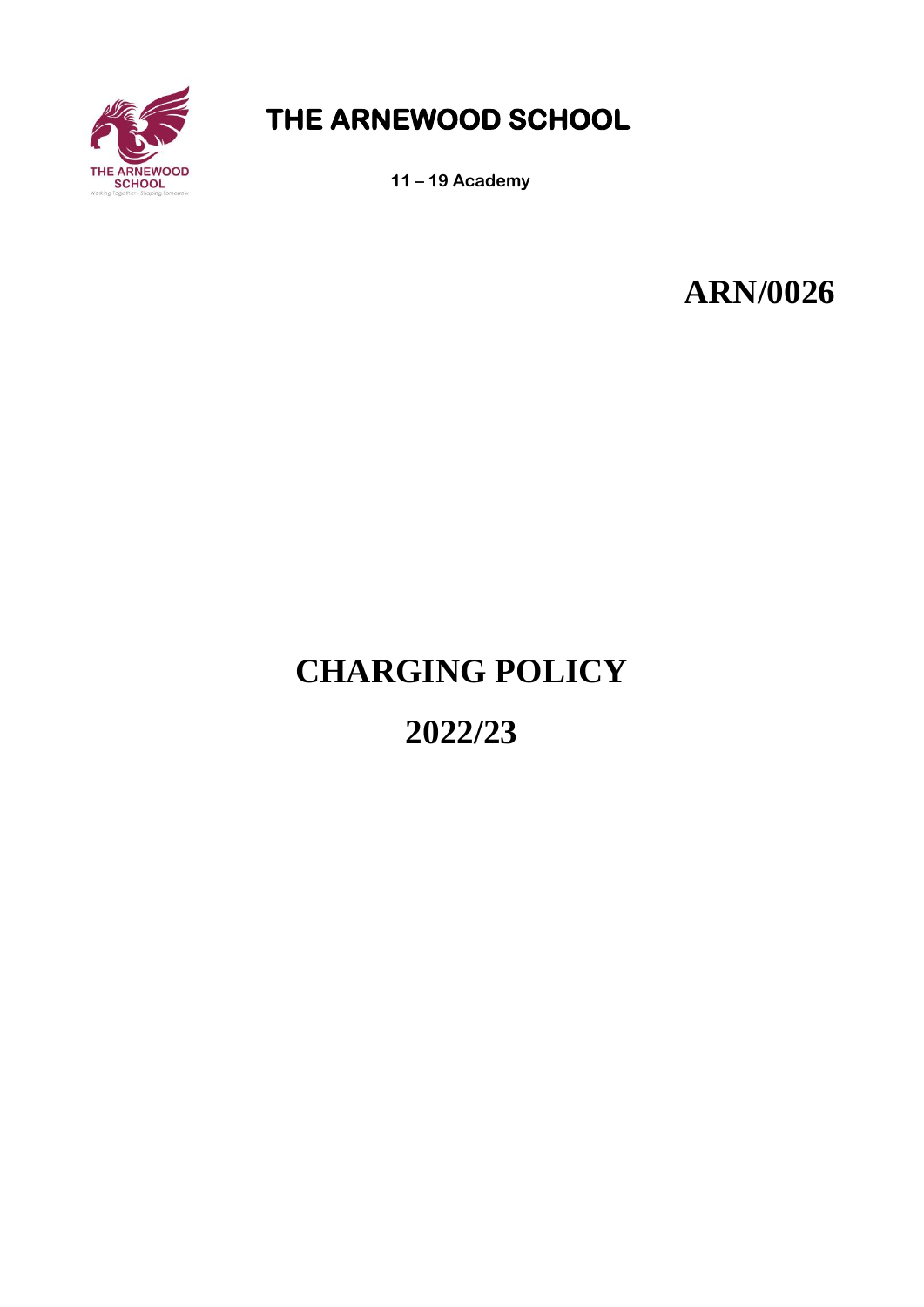### **POLICIES AND PROCEDURES PROFORMA**

| <b>Subject and Version of Document:</b>                       | <b>Charging Policy</b>      |
|---------------------------------------------------------------|-----------------------------|
| <b>Author:</b>                                                | Deputy Headteacher          |
| Persons/Committees etc consulted whilst<br>document in draft: | The Governing body          |
| Date agreed:                                                  | 15.03.22                    |
| Date of next review/update and by whom:                       | March 2023, Finance Officer |
| By whom agreed:                                               | Governing Body              |
| Copy obtainable from and/or distribution:                     | PA to Head Teacher          |
| Date document issued:                                         | 15.05.18                    |
| <b>Responsibility for dissemination to new staff:</b>         | Line Manager                |
| <b>Principal Target Audience:</b>                             | All staff                   |

### **Amendments Summary:**

| Amend. No. | Issued   | Page           | Subject                                         |  |
|------------|----------|----------------|-------------------------------------------------|--|
|            | 16.07.13 | 2              | 1.3 – revised price for materials               |  |
|            |          |                | $1.6$ – revised price of lessons                |  |
| 2          | 10.07.15 | $\overline{2}$ | Addition of bullet 1.8                          |  |
| 3          | 21.06.15 | 2              | Insertion:                                      |  |
|            |          |                | $1.3$ – Please note charges likely to change as |  |
|            |          |                | prices may fluctuate                            |  |
|            |          |                | $1.8$ – annual cost of £150 has been agreed for |  |
|            |          |                | 2016/17                                         |  |
| 4          | 16.05.17 | 2              | 1.3,1.6 $\&$ 1.8 increase to charges            |  |
| 5          | 15.05.18 | 2              | 1.8 amendment to coach charges                  |  |
| 6          | 17.03.20 | 2              | 1.0 insertion of additional items and pencil    |  |
|            |          |                | case                                            |  |
|            |          |                | 1.6 amendment to music charges                  |  |
|            |          |                | 1.8 amendment to coach charges                  |  |
| 7          | 15.03.22 | 2              | 1.6 amendment to music charge                   |  |
| 7          | 16.03.22 | 3              | 1.8 amendment to coach charges                  |  |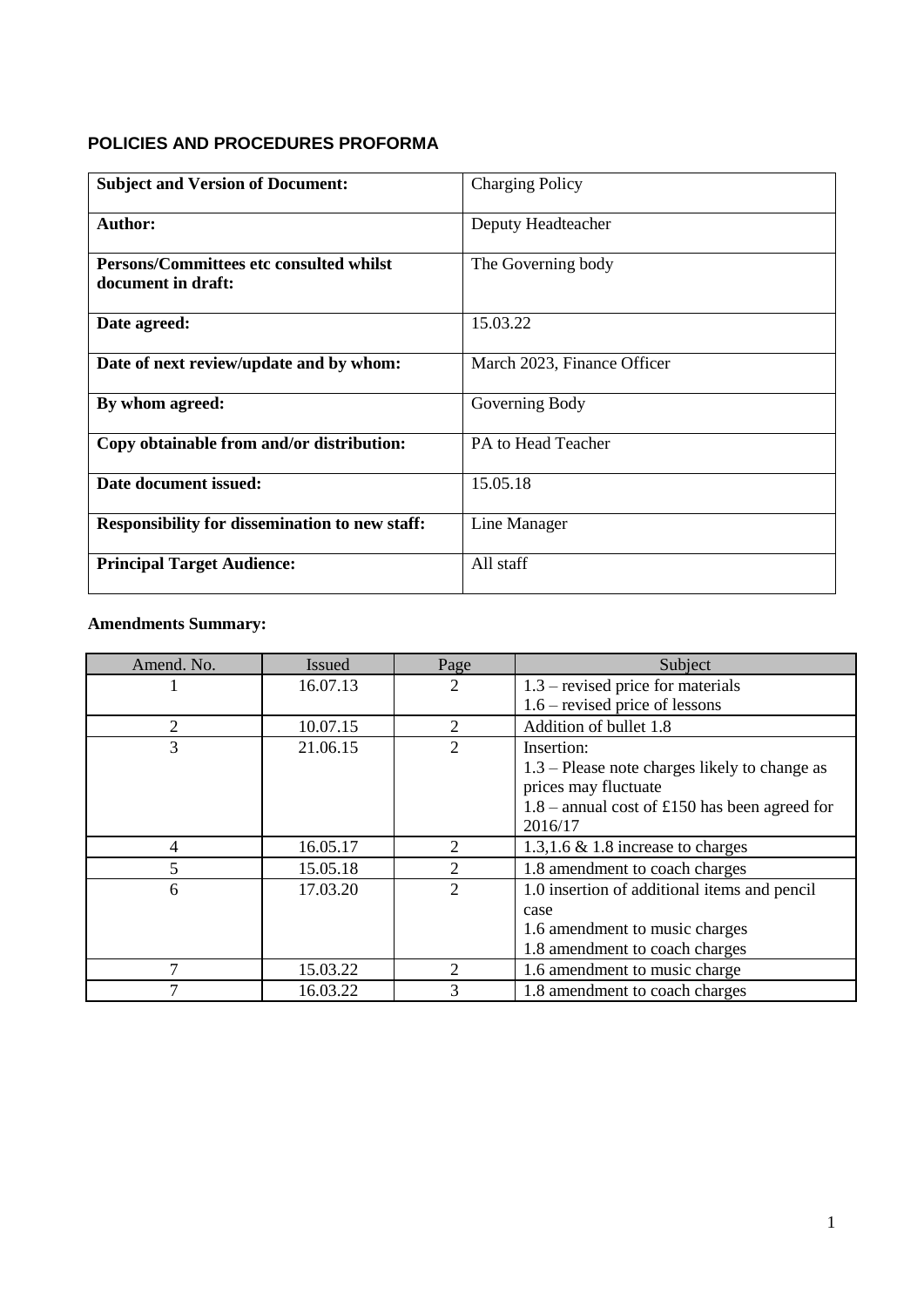#### **CHARGING POLICY**

- 1.0 We keep costs to a minimum and ask parents/carers to contact us in the event of hardship.
- 1.1 Items set out below are, however, essential:

| Pencils *  | $30cm$ ruler $*$       | School bag       | Highlighter*          |
|------------|------------------------|------------------|-----------------------|
| $Rubbers*$ | Sharpener <sup>*</sup> | Coloured pencils | Pencil case*          |
| Pens $*$   | <b>Compass</b>         | Glue stick $*$   | Scientific calculator |

#### **A basic pencil case can be purchased from the school for £2.00, contents of which are those items marked with an \*.**

- 1.2 Safety goggles are essential for practical work in Science and Design & Technology. These are provided but students may buy their own. Students studying Design & Technology must possess the appropriate drawing implements for work at home. (Please note charges likely to change as prices may fluctuate).
- 1.3 The materials which are used by the student, other than in practice exercises, should be paid for by the student. Most frequently these materials can be purchased from the school at cost. Such costs for Technology materials are collected annually in September as follows:

| Year 7          | Year 8           | Year 9          |
|-----------------|------------------|-----------------|
| £15.00          | £15.00           | £15.00 - £20.00 |
| Year 10         | Year 11          | Years $12/13$   |
| £5.00 - £22.00* | £10.00 - £15.00* | £5.00 - £30.00* |

*\*If students have not previously studied Construction there will be an additional cost of £25 to cover Personal Protective Equipment (PPE).*

- 1.4 In Food Technology students bring their own ingredients from home but occasionally it is more economical for parents if we purchase bulk ingredients for topics (e.g. bread) and students make a contribution. The Food Technology Department ensures that recipes chosen are acceptable and economical. The student is given at least one week's notice of practical work and if recipes are not suitable for home use the department is always ready to provide alternatives.
- 1.5 Many of the local visits are undertaken as part of the school curriculum. Parents/carers are not expected to pay for these visits. In order to extend the range of such visits and to operate within the school budget, it is sometimes appropriate that we invite donations from parents/carers. Other visits in and out of school holidays are not necessarily a compulsory part of the school curriculum but can only take place if parents/carers are prepared to cover the cost. Parents who have difficulty financing any school activity are invited to contact, in confidence, the finance department.
- 1.6 Instrumental Music lessons are available during school time. Lessons are 20 minutes per week for individual and 30 minute shared and are available for 30 weeks each academic year during term time. The cost of lessons is:

£360 per year for individual lessons

**£270 per year for shared lessons**